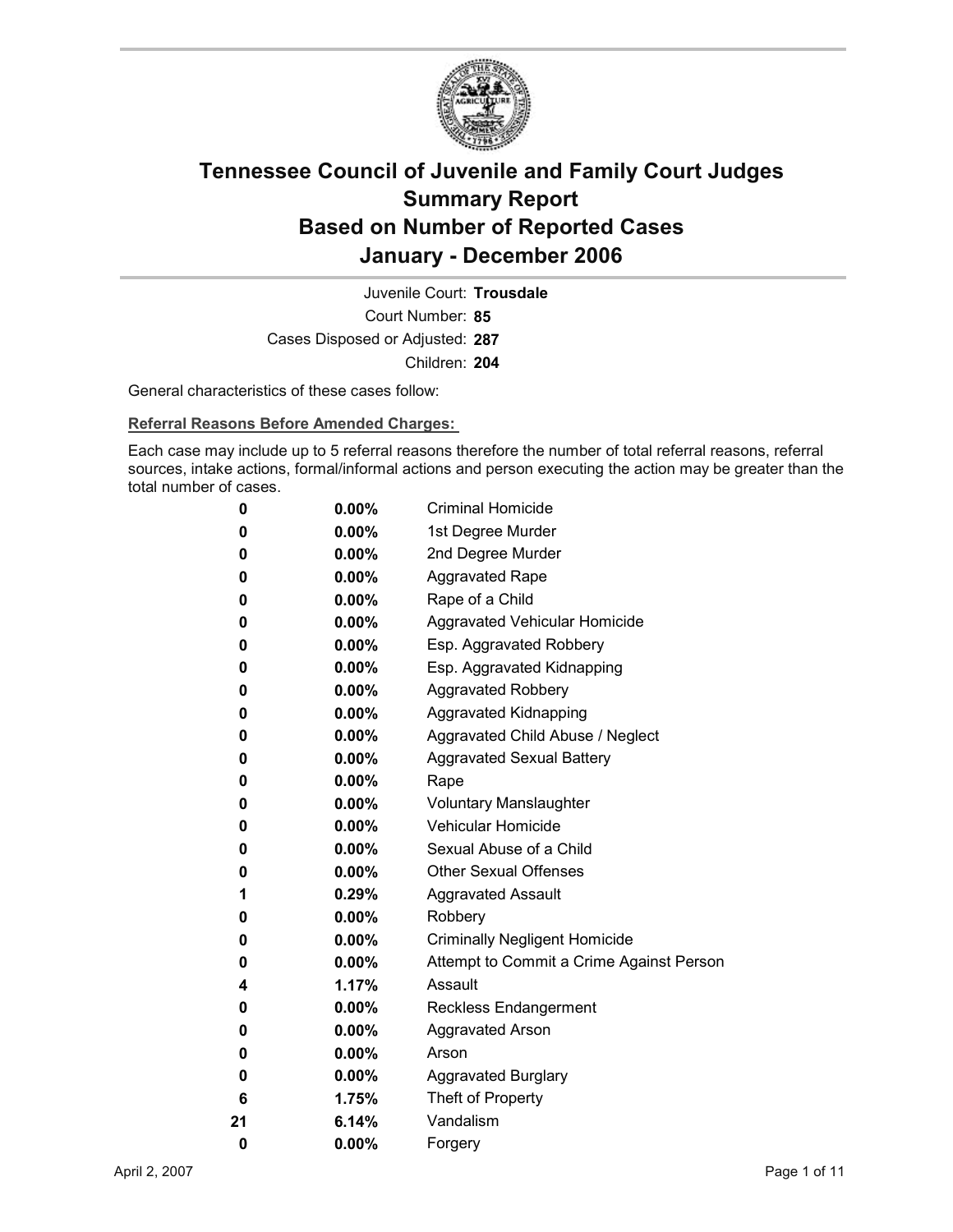

Court Number: **85** Juvenile Court: **Trousdale** Cases Disposed or Adjusted: **287** Children: **204**

#### **Referral Reasons Before Amended Charges:**

Each case may include up to 5 referral reasons therefore the number of total referral reasons, referral sources, intake actions, formal/informal actions and person executing the action may be greater than the total number of cases.

| 0            | 0.00%    | <b>Worthless Checks</b>                                     |
|--------------|----------|-------------------------------------------------------------|
| 0            | 0.00%    | Illegal Possession / Fraudulent Use of Credit / Debit Cards |
| 0            | 0.00%    | <b>Burglary</b>                                             |
| 0            | $0.00\%$ | Unauthorized Use of a Vehicle                               |
| 0            | 0.00%    | <b>Cruelty to Animals</b>                                   |
| 0            | $0.00\%$ | Sale of Controlled Substances                               |
| 4            | 1.17%    | <b>Other Drug Offenses</b>                                  |
| 0            | $0.00\%$ | <b>Possession of Controlled Substances</b>                  |
| 0            | 0.00%    | <b>Criminal Attempt</b>                                     |
| 0            | $0.00\%$ | Carrying Weapons on School Property                         |
| 0            | 0.00%    | Unlawful Carrying / Possession of a Weapon                  |
| 0            | 0.00%    | <b>Evading Arrest</b>                                       |
| 0            | $0.00\%$ | Escape                                                      |
| 0            | $0.00\%$ | Driving Under Influence (DUI)                               |
| 4            | 1.17%    | Possession / Consumption of Alcohol                         |
| 2            | 0.58%    | Resisting Stop, Frisk, Halt, Arrest or Search               |
| 0            | $0.00\%$ | <b>Aggravated Criminal Trespass</b>                         |
| $\mathbf{2}$ | 0.58%    | Harassment                                                  |
| 0            | $0.00\%$ | Failure to Appear                                           |
| 0            | $0.00\%$ | Filing a False Police Report                                |
| 0            | 0.00%    | Criminal Impersonation                                      |
| 19           | 5.56%    | <b>Disorderly Conduct</b>                                   |
| 1            | 0.29%    | <b>Criminal Trespass</b>                                    |
| 4            | 1.17%    | <b>Public Intoxication</b>                                  |
| 0            | $0.00\%$ | Gambling                                                    |
| 87           | 25.44%   | <b>Traffic</b>                                              |
| 0            | 0.00%    | Local Ordinances                                            |
| 11           | 3.22%    | Violation of Wildlife Regulations                           |
| 1            | 0.29%    | Contempt of Court                                           |
| 8            | 2.34%    | <b>Violation of Probation</b>                               |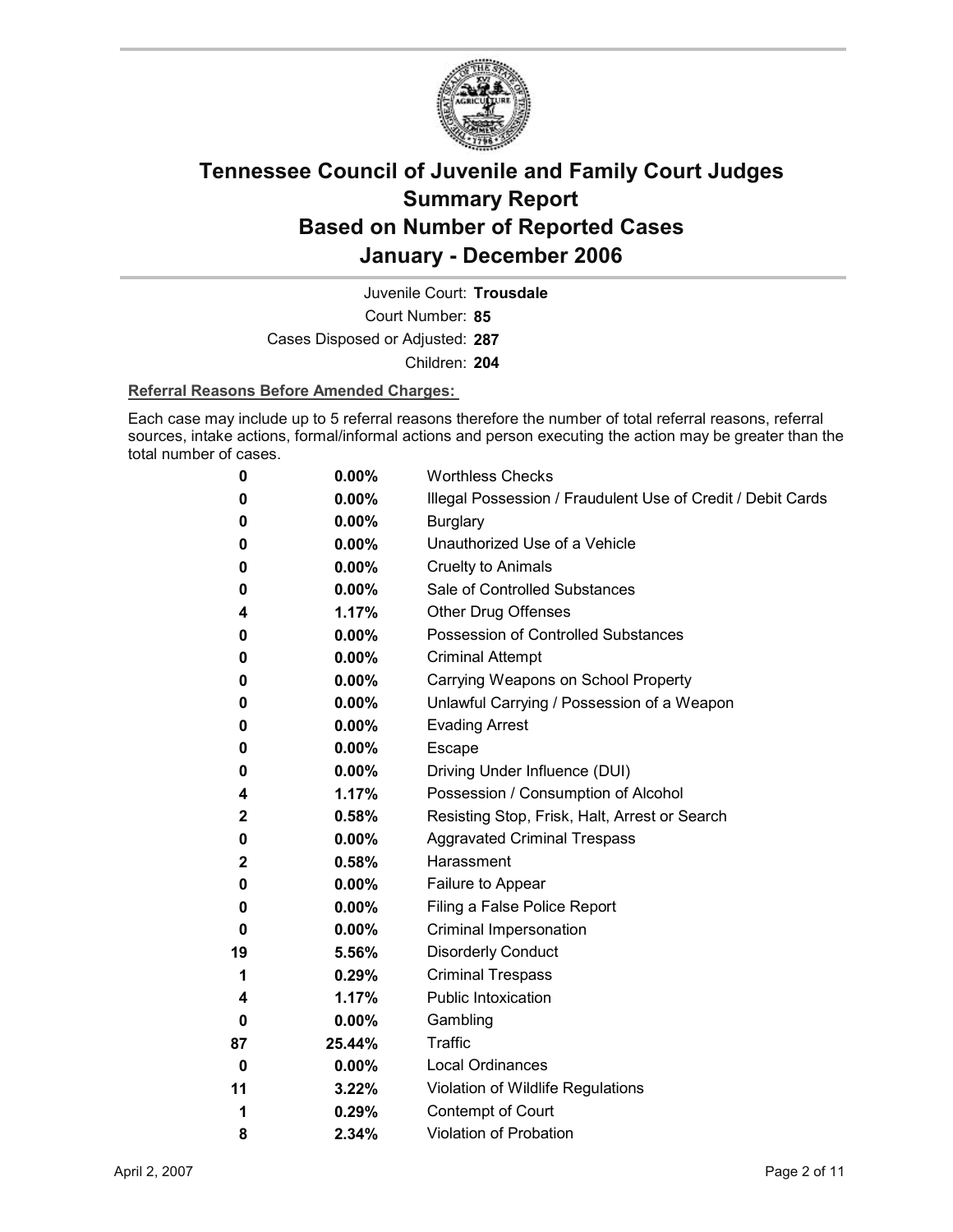

Court Number: **85** Juvenile Court: **Trousdale** Cases Disposed or Adjusted: **287** Children: **204**

#### **Referral Reasons Before Amended Charges:**

Each case may include up to 5 referral reasons therefore the number of total referral reasons, referral sources, intake actions, formal/informal actions and person executing the action may be greater than the total number of cases.

| 342         | 100.00%        | <b>Total Referrals</b>                |
|-------------|----------------|---------------------------------------|
| 3           | 0.88%          | Other                                 |
| 0           | 0.00%          | <b>Consent to Marry</b>               |
| 0           | $0.00\%$       | <b>Request for Medical Treatment</b>  |
| 13          | 3.80%          | <b>Child Support</b>                  |
| 13          | 3.80%          | Paternity / Legitimation              |
| 0           | $0.00\%$       | Visitation                            |
| 11          | 3.22%          | Custody                               |
| $\mathbf 0$ | $0.00\%$       | <b>Foster Care Review</b>             |
| 0           | 0.00%          | <b>Administrative Review</b>          |
| 49          | 14.33%         | <b>Judicial Review</b>                |
| 0           | 0.00%          | Violation of Informal Adjustment      |
| 0           | 0.00%          | Violation of Pretrial Diversion       |
| 0           | 0.00%          | <b>Termination of Parental Rights</b> |
| 14          | 4.09%          | Dependency / Neglect                  |
| $\mathbf 0$ | $0.00\%$       | <b>Physically Abused Child</b>        |
| 0           | 0.00%          | Sexually Abused Child                 |
| 14          | 4.09%          | Violation of Curfew                   |
| 8           | 2.34%          | Violation of a Valid Court Order      |
| 5           | 1.46%          | Possession of Tobacco Products        |
| 0           | 0.00%          | Out-of-State Runaway                  |
| 16<br>5     | 4.68%<br>1.46% | Truancy<br>In-State Runaway           |
| 16          | 4.68%          | <b>Unruly Behavior</b>                |
| 0           | 0.00%          | <b>Violation of Aftercare</b>         |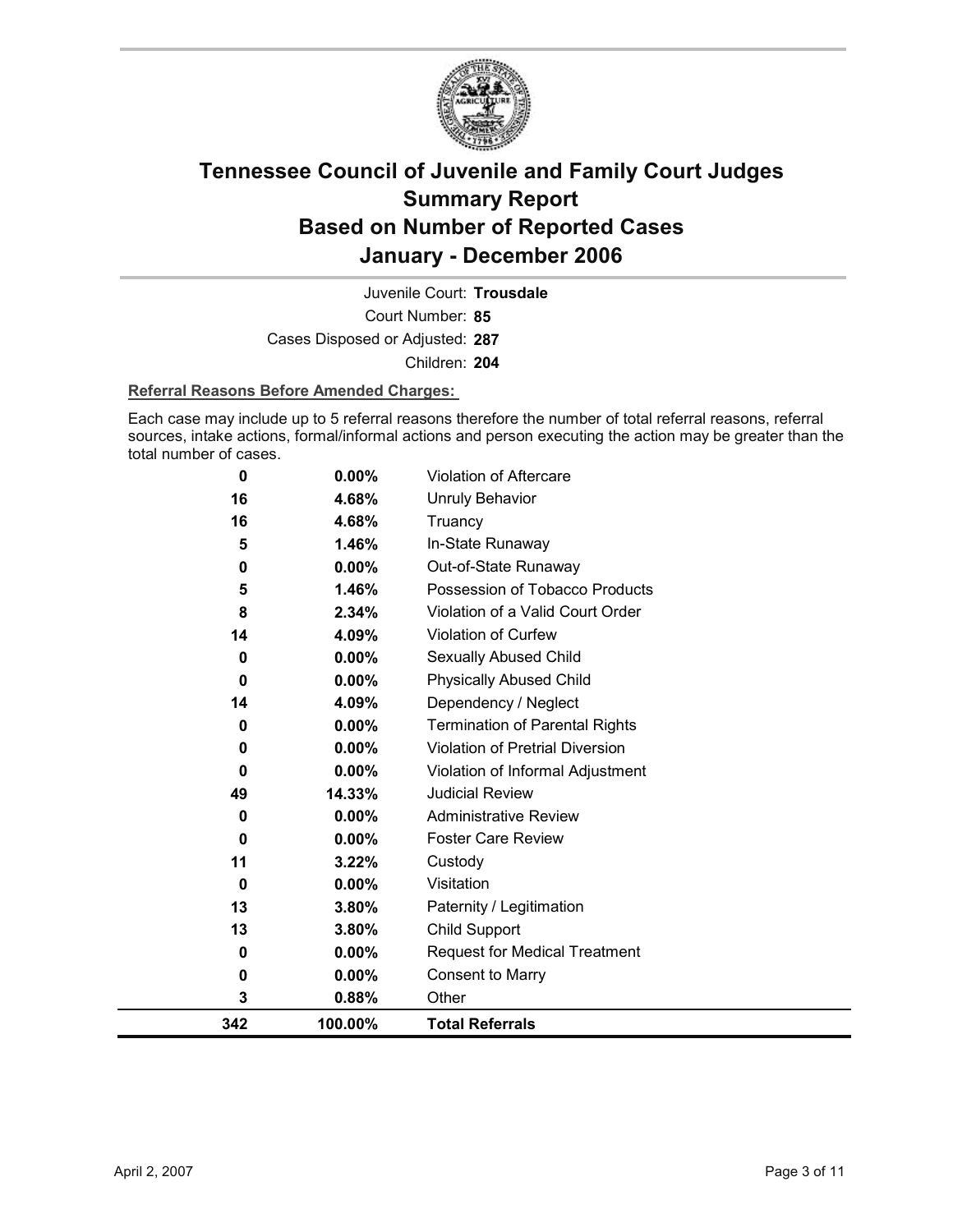

| Juvenile Court: Trousdale  |                                 |                                   |  |
|----------------------------|---------------------------------|-----------------------------------|--|
|                            | Court Number: 85                |                                   |  |
|                            | Cases Disposed or Adjusted: 287 |                                   |  |
|                            |                                 | Children: 204                     |  |
| <b>Referral Sources: 1</b> |                                 |                                   |  |
| 198                        | 57.89%                          | Law Enforcement                   |  |
| 29                         | 8.48%                           | Parents                           |  |
| 10                         | 2.92%                           | <b>Relatives</b>                  |  |
| $\bf{0}$                   | $0.00\%$                        | Self                              |  |
| 22                         | 6.43%                           | School                            |  |
| $\bf{0}$                   | 0.00%                           | <b>CSA</b>                        |  |
| 0                          | 0.00%                           | <b>DCS</b>                        |  |
| $\bf{0}$                   | $0.00\%$                        | <b>Other State Department</b>     |  |
| 22                         | 6.43%                           | <b>District Attorney's Office</b> |  |
| 24                         | 7.02%                           | <b>Court Staff</b>                |  |
| $\bf{0}$                   | 0.00%                           | Social Agency                     |  |
| $\bf{0}$                   | $0.00\%$                        | <b>Other Court</b>                |  |
| 12                         | 3.51%                           | Victim                            |  |
| $\mathbf{2}$               | 0.58%                           | Child & Parent                    |  |
| $\bf{0}$                   | 0.00%                           | Hospital                          |  |
| $\bf{0}$                   | 0.00%                           | Unknown                           |  |
| 23                         | 6.73%                           | Other                             |  |
| 342                        | 100.00%                         | <b>Total Referral Sources</b>     |  |

### **Age of Child at Referral: 2**

| 204 | 100.00%       | <b>Total Child Count</b> |
|-----|---------------|--------------------------|
|     | $0.00\%$<br>0 | Unknown / Not Reported   |
| 1   | 0.49%         | Ages 19 and Over         |
| 61  | 29.90%        | Ages 17 through 18       |
| 71  | 34.80%        | Ages 15 through 16       |
| 29  | 14.22%        | Ages 13 through 14       |
|     | 2.45%<br>5    | Ages 11 through 12       |
| 37  | 18.14%        | Ages 10 and Under        |
|     |               |                          |

 $1$  If different than number of Referral Reasons (342), verify accuracy of your court's data.

<sup>2</sup> One child could be counted in multiple categories, verify accuracy of your court's data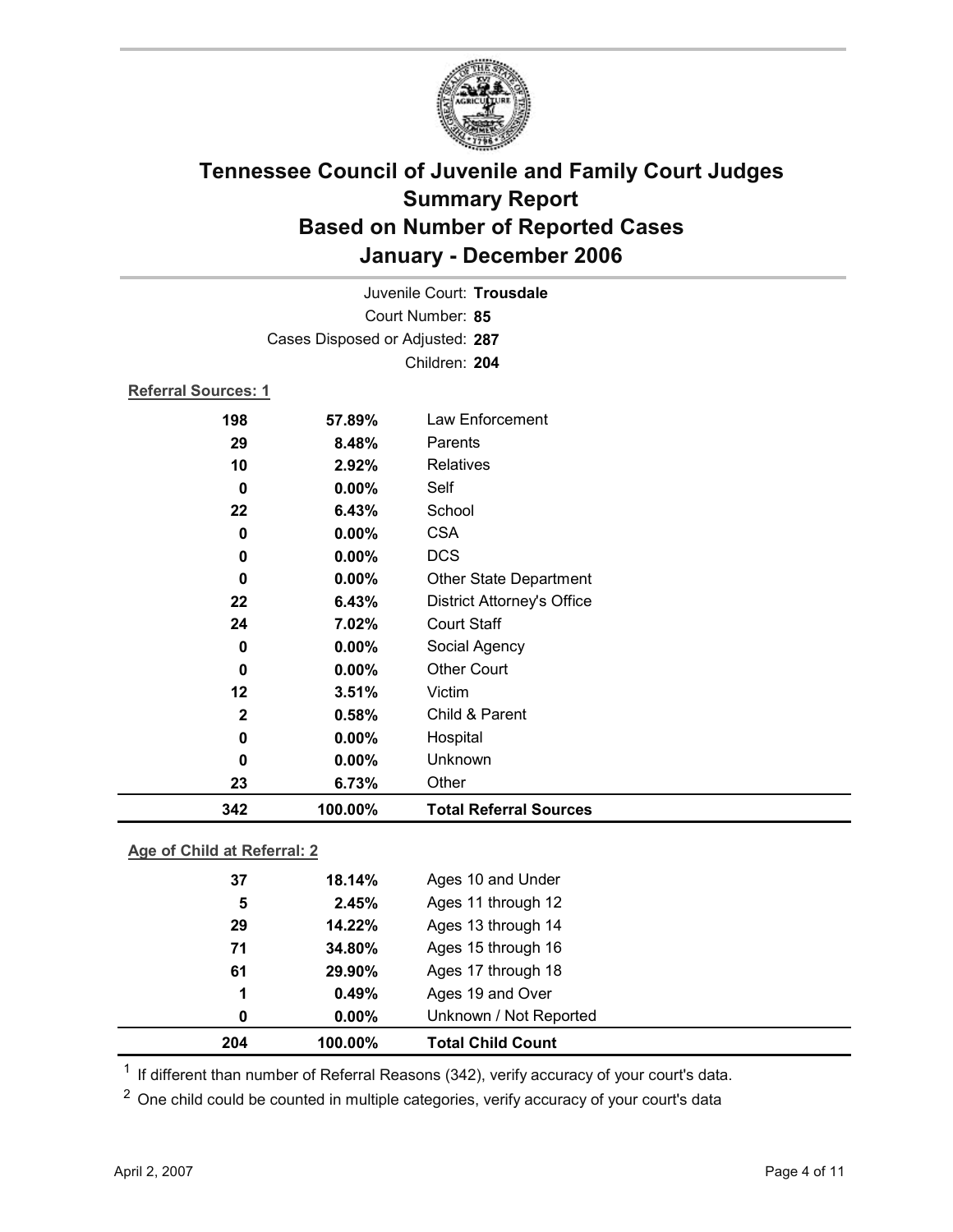

| Juvenile Court: Trousdale               |                                 |                          |  |  |
|-----------------------------------------|---------------------------------|--------------------------|--|--|
| Court Number: 85                        |                                 |                          |  |  |
|                                         | Cases Disposed or Adjusted: 287 |                          |  |  |
|                                         |                                 | Children: 204            |  |  |
| Sex of Child: 1                         |                                 |                          |  |  |
| 124                                     | 60.78%                          | Male                     |  |  |
| 80                                      | 39.22%                          | Female                   |  |  |
| $\mathbf 0$                             | 0.00%                           | Unknown                  |  |  |
| 204                                     | 100.00%                         | <b>Total Child Count</b> |  |  |
| Race of Child: 1                        |                                 |                          |  |  |
| 173                                     | 84.80%                          | White                    |  |  |
| 19                                      | 9.31%                           | African American         |  |  |
| $\mathbf 0$                             | 0.00%                           | Native American          |  |  |
| 0                                       | 0.00%                           | Asian                    |  |  |
| 12                                      | 5.88%                           | Mixed                    |  |  |
| $\mathbf 0$                             | 0.00%                           | Unknown                  |  |  |
| 204                                     | 100.00%                         | <b>Total Child Count</b> |  |  |
| <b>Hispanic Origin: 1</b>               |                                 |                          |  |  |
| 8                                       | 3.92%                           | Yes                      |  |  |
| 194                                     | 95.10%                          | No                       |  |  |
| $\overline{2}$                          | 0.98%                           | Unknown                  |  |  |
| 204                                     | 100.00%                         | <b>Total Child Count</b> |  |  |
| <b>School Enrollment of Children: 1</b> |                                 |                          |  |  |
| 146                                     | 71.57%                          | Yes                      |  |  |
| 18                                      | 8.82%                           | No                       |  |  |
| 40                                      | 19.61%                          | Unknown                  |  |  |
| 204                                     | 100.00%                         | <b>Total Child Count</b> |  |  |

 $1$  One child could be counted in multiple categories, verify accuracy of your court's data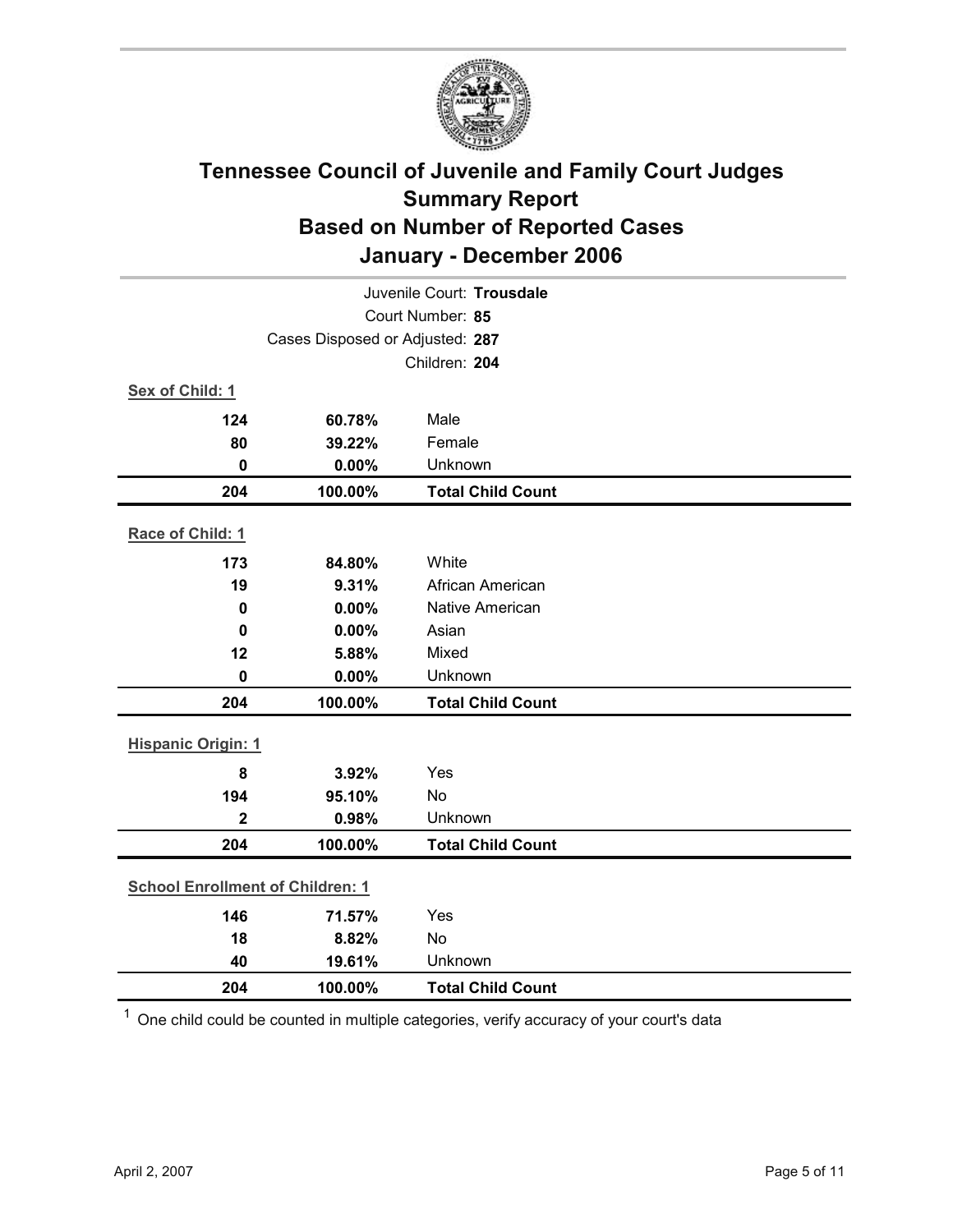

Court Number: **85** Juvenile Court: **Trousdale** Cases Disposed or Adjusted: **287** Children: **204**

**Living Arrangement of Child at Time of Referral: 1**

| 204 | 100.00%  | <b>Total Child Count</b>     |
|-----|----------|------------------------------|
| 1   | 0.49%    | Other                        |
| 16  | 7.84%    | Unknown                      |
| 0   | $0.00\%$ | Independent                  |
| 0   | $0.00\%$ | In an Institution            |
| 0   | $0.00\%$ | In a Residential Center      |
| 0   | $0.00\%$ | In a Group Home              |
| 2   | 0.98%    | With Foster Family           |
| 1   | 0.49%    | <b>With Adoptive Parents</b> |
| 28  | 13.73%   | <b>With Relatives</b>        |
| 10  | 4.90%    | <b>With Father</b>           |
| 67  | 32.84%   | With Mother                  |
| 10  | 4.90%    | With Mother and Stepfather   |
| 4   | $1.96\%$ | With Father and Stepmother   |
| 65  | 31.86%   | With Both Biological Parents |
|     |          |                              |

#### **Type of Detention: 2**

| 287 | 100.00%  | <b>Total Detention Count</b> |
|-----|----------|------------------------------|
| 1   | 0.35%    | Other                        |
| 276 | 96.17%   | Does Not Apply               |
| 1   | 0.35%    | Unknown                      |
| 0   | $0.00\%$ | <b>Psychiatric Hospital</b>  |
| 0   | $0.00\%$ | Jail - No Separation         |
| 0   | $0.00\%$ | Jail - Partial Separation    |
| 0   | $0.00\%$ | Jail - Complete Separation   |
| 9   | 3.14%    | Juvenile Detention Facility  |
| 0   | $0.00\%$ | Non-Secure Placement         |
|     |          |                              |

 $<sup>1</sup>$  One child could be counted in multiple categories, verify accuracy of your court's data</sup>

 $2$  If different than number of Cases (287) verify accuracy of your court's data.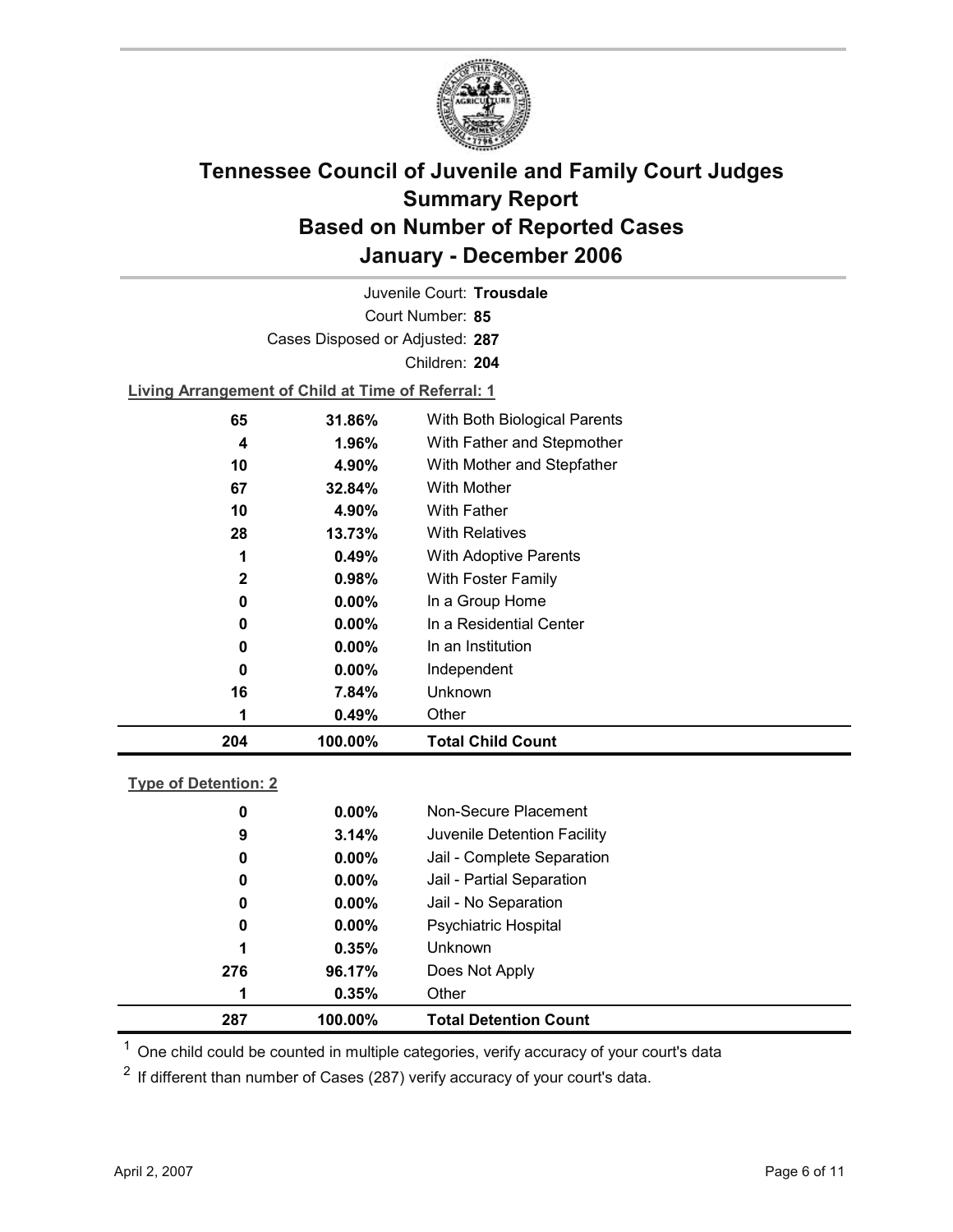

| Juvenile Court: Trousdale |                                                    |                                             |  |  |
|---------------------------|----------------------------------------------------|---------------------------------------------|--|--|
| Court Number: 85          |                                                    |                                             |  |  |
|                           | Cases Disposed or Adjusted: 287                    |                                             |  |  |
|                           | Children: 204                                      |                                             |  |  |
|                           | <b>Placement After Secure Detention Hearing: 1</b> |                                             |  |  |
| 7                         | 2.44%                                              | Returned to Prior Living Arrangement        |  |  |
| 0                         | 0.00%                                              | Juvenile Detention Facility                 |  |  |
| 0                         | $0.00\%$                                           | Jail                                        |  |  |
| 0                         | 0.00%                                              | Shelter / Group Home                        |  |  |
| 0                         | $0.00\%$                                           | <b>Foster Family Home</b>                   |  |  |
| 0                         | 0.00%                                              | Psychiatric Hospital                        |  |  |
| 0                         | 0.00%                                              | Unknown / Not Reported                      |  |  |
| 276                       | 96.17%                                             | Does Not Apply                              |  |  |
| 4                         | 1.39%                                              | Other                                       |  |  |
|                           |                                                    |                                             |  |  |
| 287                       | 100.00%                                            | <b>Total Placement Count</b>                |  |  |
|                           |                                                    |                                             |  |  |
| <b>Intake Actions: 2</b>  |                                                    |                                             |  |  |
| 181                       | 52.92%                                             | <b>Petition Filed</b>                       |  |  |
| 0                         | $0.00\%$                                           | <b>Motion Filed</b>                         |  |  |
| 119                       | 34.80%                                             | <b>Citation Processed</b>                   |  |  |
| 0                         | $0.00\%$                                           | Notification of Paternity Processed         |  |  |
| 0                         | 0.00%                                              | Scheduling of Judicial Review               |  |  |
| 0<br>0                    | $0.00\%$<br>0.00%                                  | Scheduling of Administrative Review         |  |  |
| 0                         | 0.00%                                              | Scheduling of Foster Care Review<br>Unknown |  |  |
| 27                        | 7.89%                                              | Does Not Apply                              |  |  |
| 15                        | 4.39%                                              | Other                                       |  |  |

 $1$  If different than number of Cases (287) verify accuracy of your court's data.

 $2$  If different than number of Referral Reasons (342), verify accuracy of your court's data.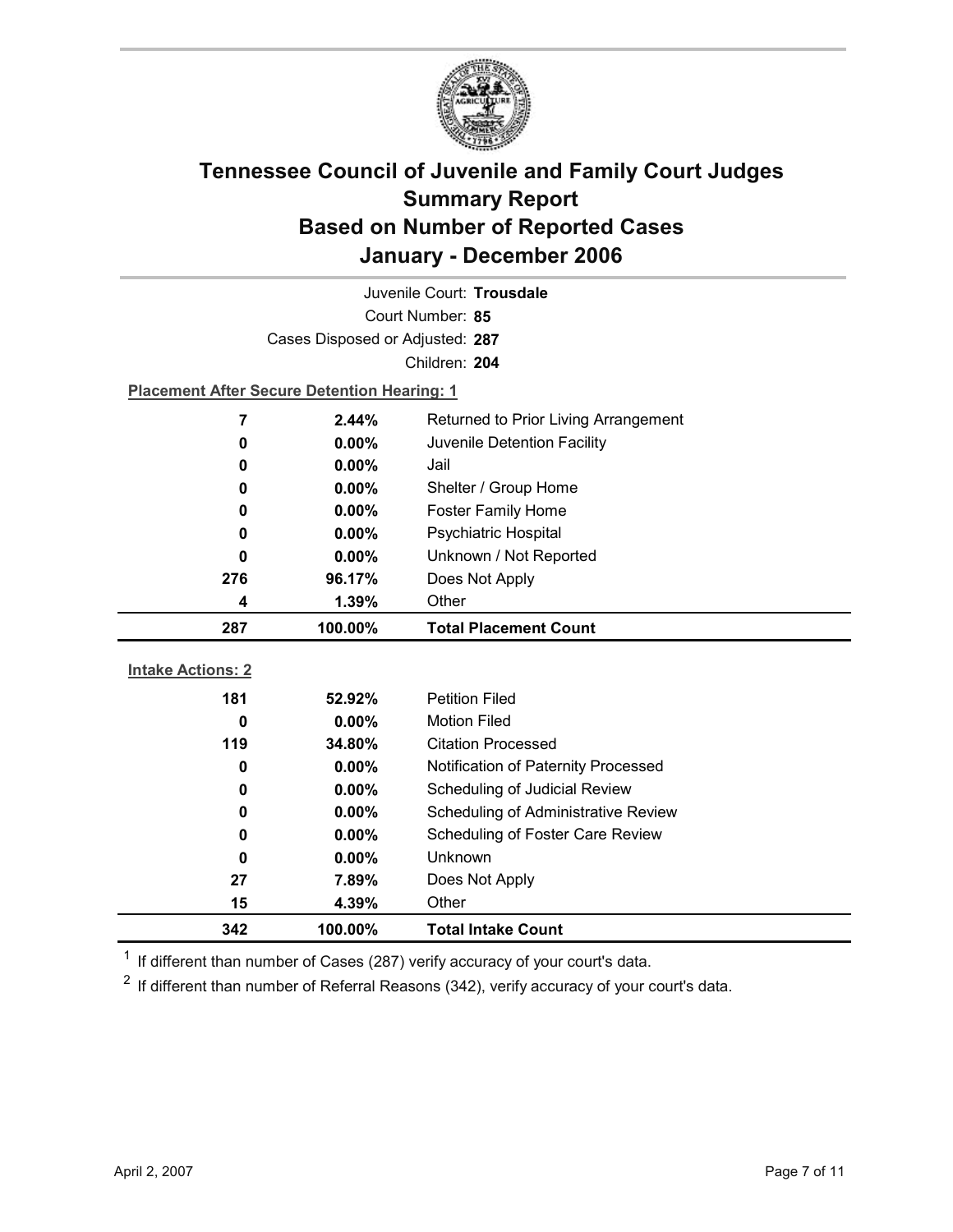

Court Number: **85** Juvenile Court: **Trousdale** Cases Disposed or Adjusted: **287** Children: **204**

### **Last Grade Completed by Child: 1**

| 13                                      | 6.37%    | Too Young for School         |
|-----------------------------------------|----------|------------------------------|
| 0                                       | 0.00%    | Preschool                    |
| 0                                       | $0.00\%$ | Kindergarten                 |
| 1                                       | 0.49%    | 1st Grade                    |
| 1                                       | 0.49%    | 2nd Grade                    |
| 0                                       | 0.00%    | 3rd Grade                    |
| 3                                       | 1.47%    | 4th Grade                    |
| 4                                       | 1.96%    | 5th Grade                    |
| 3                                       | 1.47%    | 6th Grade                    |
| 6                                       | 2.94%    | 7th Grade                    |
| 28                                      | 13.73%   | 8th Grade                    |
| 23                                      | 11.27%   | 9th Grade                    |
| 25                                      | 12.25%   | 10th Grade                   |
| 21                                      | 10.29%   | 11th Grade                   |
| 0                                       | 0.00%    | 12th Grade                   |
| 0                                       | 0.00%    | Non-Graded Special Ed        |
| 1                                       | 0.49%    | <b>GED</b>                   |
| 0                                       | 0.00%    | Graduated                    |
| 1                                       | 0.49%    | <b>Never Attended School</b> |
| 72                                      | 35.29%   | Unknown                      |
| $\mathbf 2$                             | 0.98%    | Other                        |
| 204                                     | 100.00%  | <b>Total Child Count</b>     |
| <b>Enrolled in Special Education: 1</b> |          |                              |
|                                         |          |                              |
| 8                                       | 3.92%    | Yes                          |
| 106                                     | 51.96%   | No                           |

 $1$  One child could be counted in multiple categories, verify accuracy of your court's data

**90 44.12%** Unknown

**204 100.00% Total Child Count**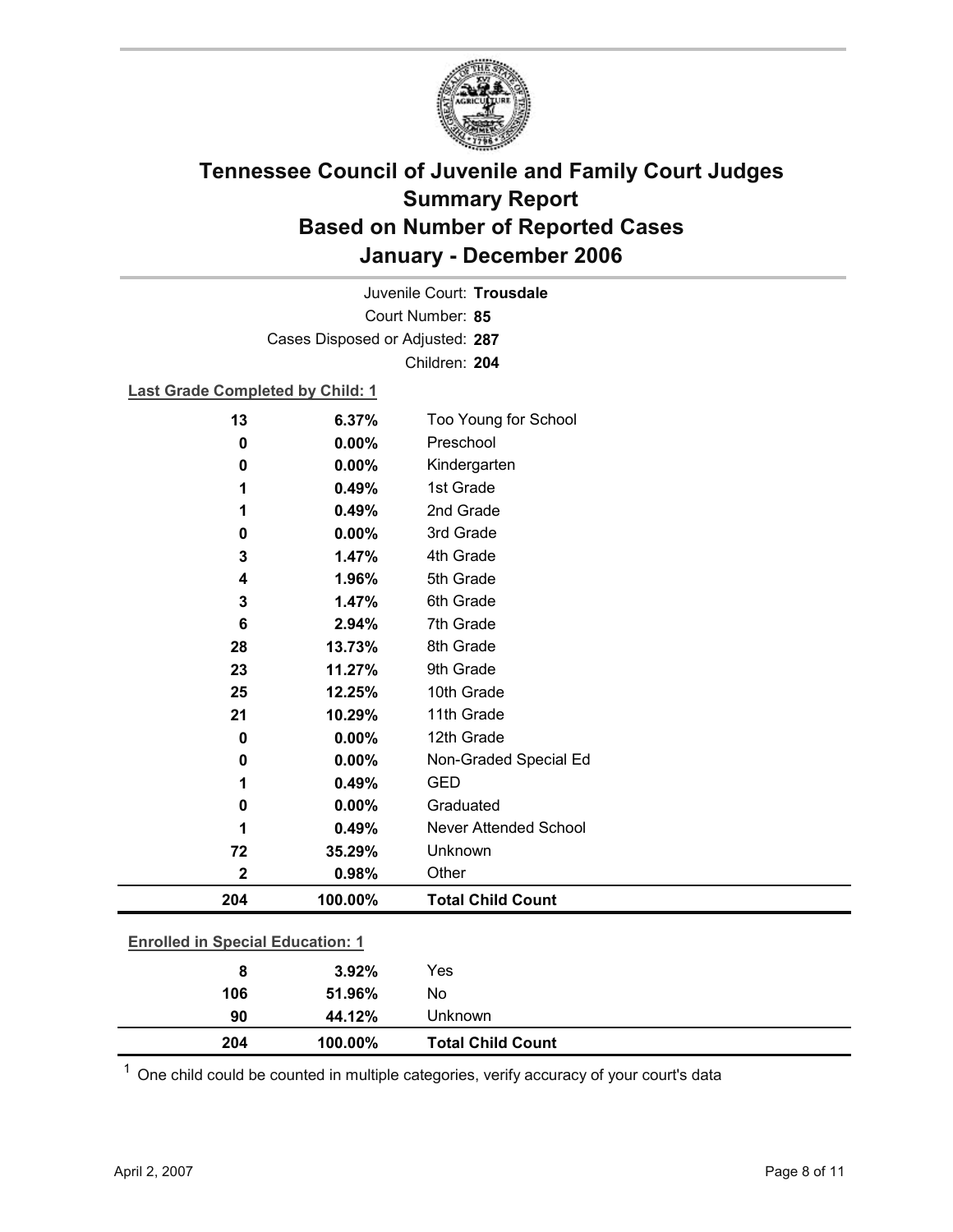

| Juvenile Court: Trousdale    |                                 |                           |  |  |
|------------------------------|---------------------------------|---------------------------|--|--|
|                              | Court Number: 85                |                           |  |  |
|                              | Cases Disposed or Adjusted: 287 |                           |  |  |
|                              | Children: 204                   |                           |  |  |
| <b>Action Executed By: 1</b> |                                 |                           |  |  |
| 245                          | 71.64%                          | Judge                     |  |  |
| 96                           | 28.07%                          | Referee                   |  |  |
| 0                            | $0.00\%$                        | <b>YSO</b>                |  |  |
| 1                            | 0.29%                           | Other                     |  |  |
| 0                            | $0.00\%$                        | Unknown / Not Reported    |  |  |
| 342                          | 100.00%                         | <b>Total Action Count</b> |  |  |

#### **Formal / Informal Actions: 1**

| 142 | 41.52%   | Dismissed                                      |
|-----|----------|------------------------------------------------|
| 0   | $0.00\%$ | Retired / Nolle Prosequi                       |
| 52  | 15.20%   | <b>Complaint Substantiated Delinquent</b>      |
| 15  | 4.39%    | <b>Complaint Substantiated Status Offender</b> |
| 10  | 2.92%    | Complaint Substantiated Dependent / Neglected  |
| 0   | $0.00\%$ | <b>Complaint Substantiated Abused</b>          |
| 0   | $0.00\%$ | <b>Complaint Substantiated Mentally III</b>    |
| 0   | $0.00\%$ | Informal Adjustment                            |
| 0   | $0.00\%$ | <b>Pretrial Diversion</b>                      |
| 0   | $0.00\%$ | <b>Transfer to Adult Court Hearing</b>         |
| 0   | $0.00\%$ | Charges Cleared by Transfer to Adult Court     |
| 41  | 11.99%   | <b>Special Proceeding</b>                      |
| 0   | $0.00\%$ | <b>Review Concluded</b>                        |
| 81  | 23.68%   | Case Held Open                                 |
| 1   | 0.29%    | Other                                          |
| 0   | $0.00\%$ | Unknown / Not Reported                         |
| 342 | 100.00%  | <b>Total Action Count</b>                      |

 $1$  If different than number of Referral Reasons (342), verify accuracy of your court's data.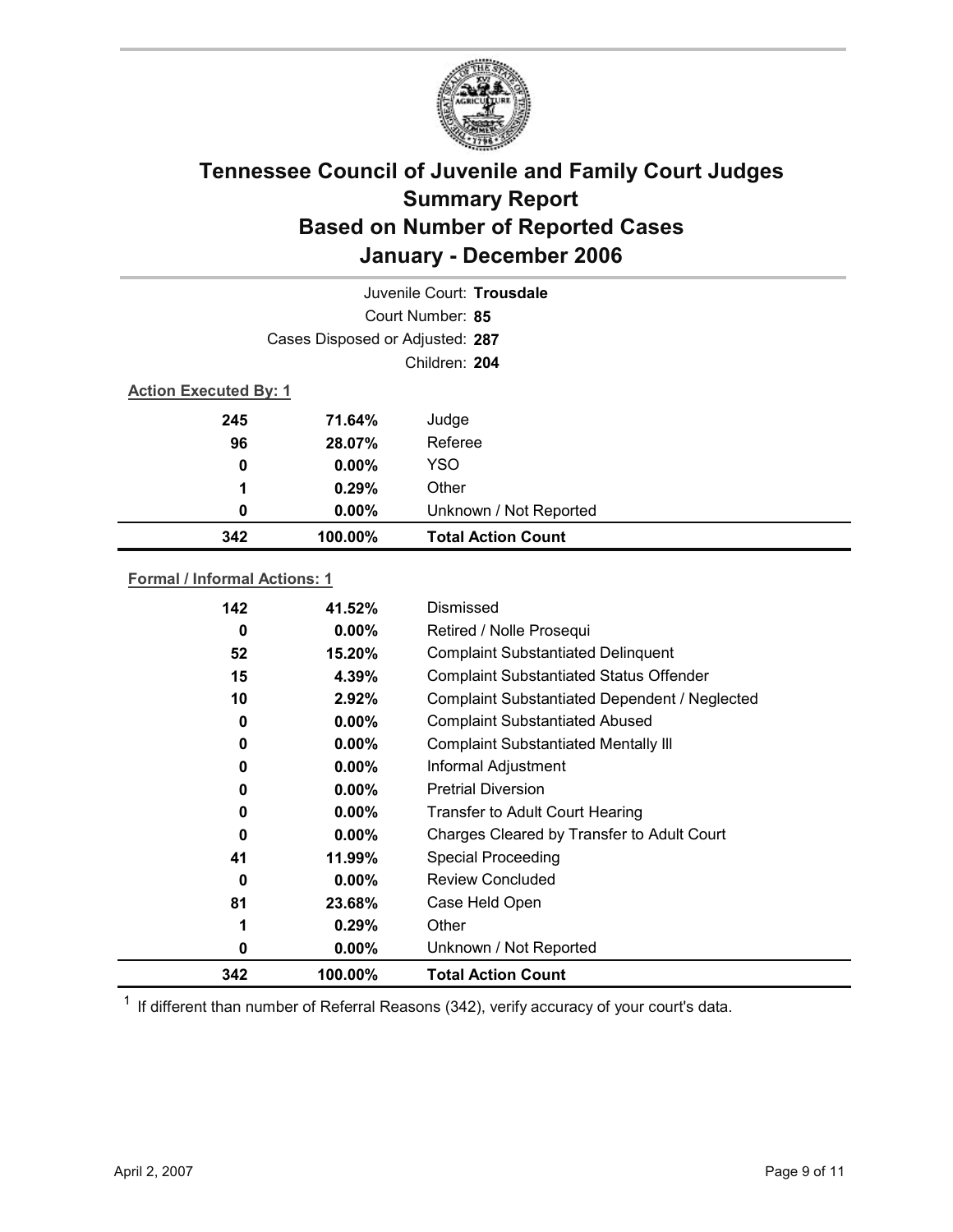

|                                 |          | Juvenile Court: Trousdale                             |
|---------------------------------|----------|-------------------------------------------------------|
|                                 |          | Court Number: 85                                      |
| Cases Disposed or Adjusted: 287 |          |                                                       |
|                                 |          | Children: 204                                         |
| <b>Case Outcomes:</b>           |          | There can be multiple outcomes for one child or case. |
| 103                             | 20.00%   | <b>Case Dismissed</b>                                 |
| 0                               | $0.00\%$ | Case Retired or Nolle Prosequi                        |
| 0                               | 0.00%    | Warned / Counseled                                    |
| 77                              | 14.95%   | Held Open For Review                                  |
| 0                               | 0.00%    | Supervision / Probation to Juvenile Court             |
| 1                               | 0.19%    | <b>Probation to Parents</b>                           |
| 21                              | 4.08%    | Referral to Another Entity for Supervision / Service  |
| 0                               | 0.00%    | Referred for Mental Health Counseling                 |
| 0                               | $0.00\%$ | Referred for Alcohol and Drug Counseling              |
| 0                               | 0.00%    | Referred to Alternative School                        |
| 0                               | $0.00\%$ | Referred to Private Child Agency                      |
| 0                               | $0.00\%$ | Referred to Defensive Driving School                  |
| 0                               | $0.00\%$ | Referred to Alcohol Safety School                     |
| 0                               | $0.00\%$ | Referred to Juvenile Court Education-Based Program    |
| 1                               | 0.19%    | Driver's License Held Informally                      |
| 0                               | $0.00\%$ | <b>Voluntary Placement with DMHMR</b>                 |
| 0                               | $0.00\%$ | <b>Private Mental Health Placement</b>                |
| 0                               | $0.00\%$ | <b>Private MR Placement</b>                           |
| 0                               | $0.00\%$ | Placement with City/County Agency/Facility            |
| 0                               | $0.00\%$ | Placement with Relative / Other Individual            |
| 32                              | 6.21%    | Fine                                                  |
| 13                              | 2.52%    | <b>Public Service</b>                                 |
| 10                              | 1.94%    | Restitution                                           |
| $\mathbf{2}$                    | 0.39%    | <b>Runaway Returned</b>                               |
| 11                              | 2.14%    | No Contact Order                                      |
| 0                               | 0.00%    | Injunction Other than No Contact Order                |
| 13                              | 2.52%    | <b>House Arrest</b>                                   |
| 0                               | $0.00\%$ | <b>Court Defined Curfew</b>                           |
| 0                               | 0.00%    | Dismissed from Informal Adjustment                    |
| 0                               | $0.00\%$ | <b>Dismissed from Pretrial Diversion</b>              |
| 0                               | $0.00\%$ | Released from Probation                               |
| 0                               | $0.00\%$ | <b>Transferred to Adult Court</b>                     |
| 0                               | $0.00\%$ | <b>DMHMR Involuntary Commitment</b>                   |